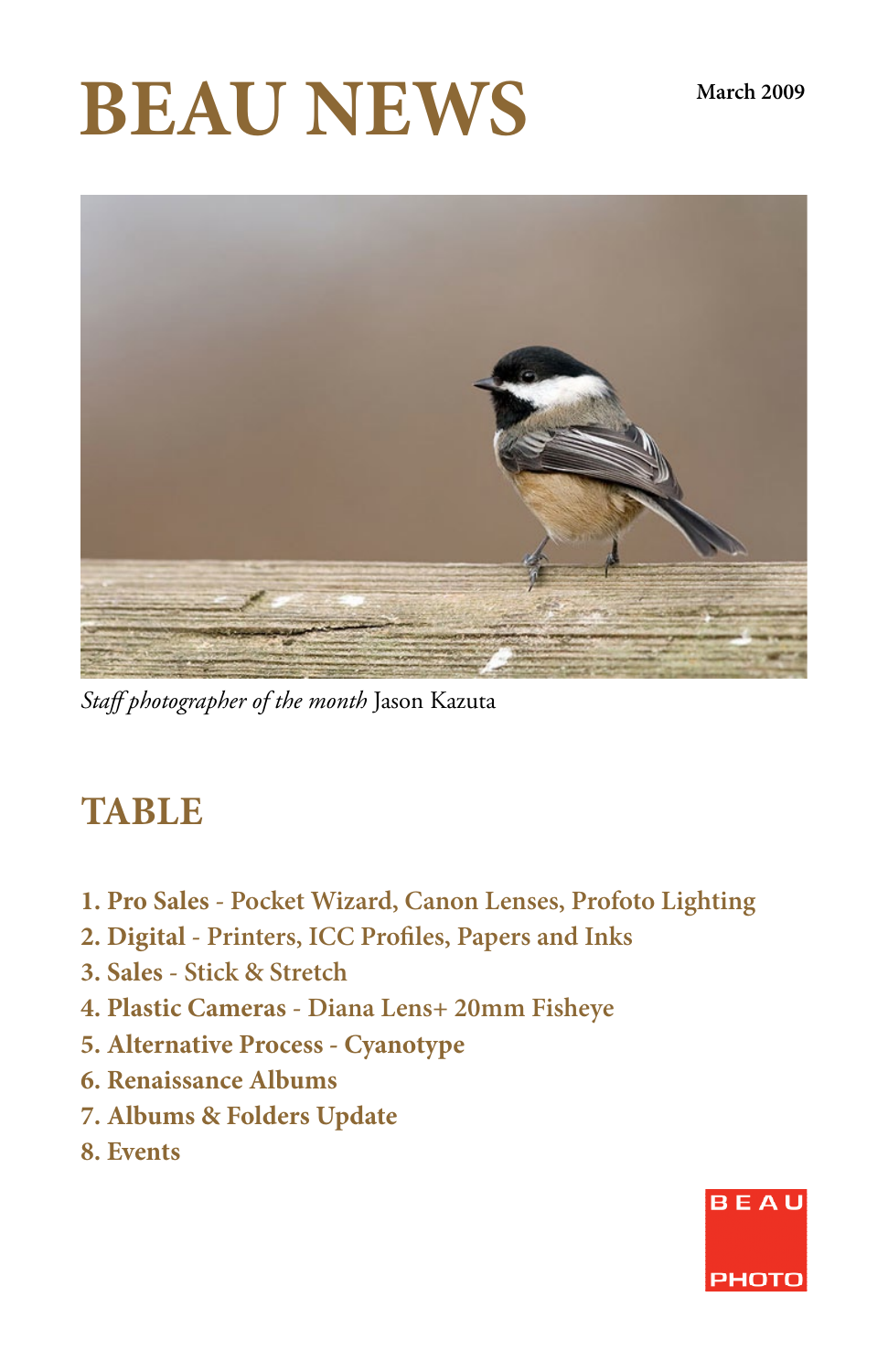## **1. PRO SALES** *Ken*

*Three big announcements from Pocket Wizard, Canon and Profoto.*

**Pocket Wizard** has released 2 new TTL compatible radio transmitter/ receivers for Canon and Nikon Flashes. Canon and Nikon users can use the new **MiniTT1** Transmitter and **FlexTT5** Transceiver to control single or multiple off-camera Canon E-TTLII or Nikon i-TTL flashes at speeds up to 8/fps. The MiniTT1 Transmitter is a tiny, low-profile unit (2.8" x 1.9" x 1.3") that slides into the camera's hot shoe.The FlexTT5 Transceiver is also low-profile but slightly larger  $(3.6'' \times 2.9'' \times 1.4'')$  transceiver. Both units take the TTL data being sent through the camera's hot shoe and transmit it digitally in a radio signal.

Photographers can now place TTL (or manual) flash units anywhere to illuminate the scene: behind walls, under tables, on stands – anywhere out of sight.The new units will be compatible with any PocketWizard for triggering manual flash or remote cameras, or you can mix your TTL flash with any manual flash if desired.

#### *Some more of the key features are:*

**HyperSync** which enables photographers to achieve standard sync speeds up to 1/500 second not just with TTL flash but with any flash. **FP/High-Speed sync mode** will give you flash sync all the way to 1/8000th. **Learn mode** allows the pocket wizard to be programmed either by a computer or with another PocketWizard radio. The system works on 20 Control TL channels or any of PocketWizard's 32 existing channels for traditional triggering and it works with Canon and Nikon's A-B-C zone capabilities including ratios. Plug a Mini or Flex unit into a computer with the PocketWizard utility software loaded and you can configure channel and zone settings, HyperSync timing, sleep timers and more, or just update the unit's firmware with the push of a button.

#### **For more info see the Rob Galbraith site**

[www.robgalbraith.com/bins/multi\\_page.asp?cid=7-9884-9903](http://www.robgalbraith.com/bins/multi_page.asp?cid=7-9884-9903)

*Versions for Canon are available March, Nikon will be April, 2009. We are taking orders now for the first delivery.*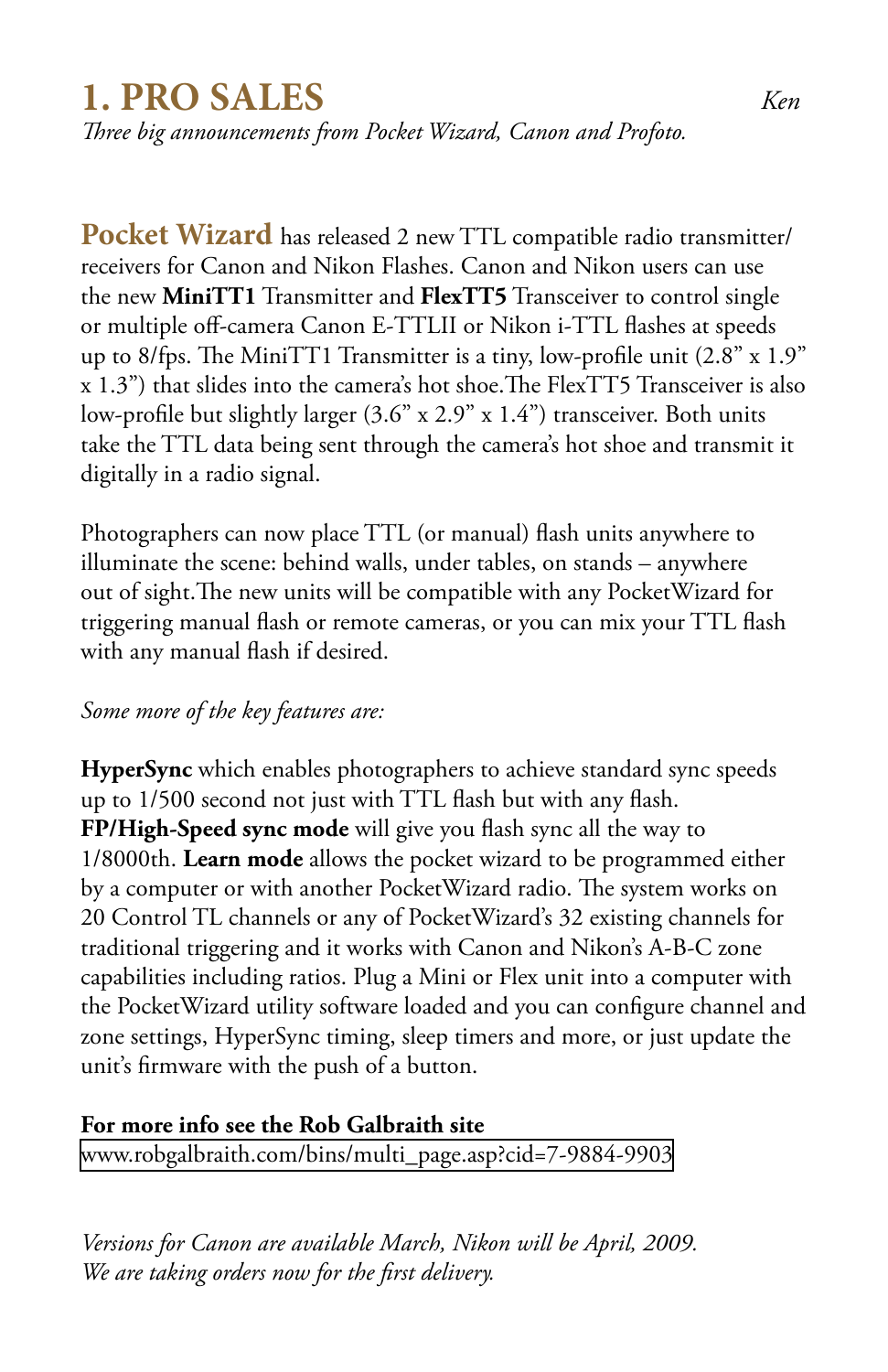**Canon** has introduced two new tilt-shift lenses, the **TS-E 24mm f/3.5L II** and the **TS-E 17mm f/4L**. Both of these specialty lenses are ideal for landscape and architectural photography and are compatible with all Canon EOS system cameras . The TS-E 24mm f/3.5L II, a replacement for Canon's TS-E 24mm f/3.5L introduced in 1991, has significantly improved operability with low distortion for photographing buildings, consistent image quality throughout the image, and reduced chromatic aberration when set at ultra-wide angles. The TS-E 17mm f/4L is the tilt-shift lens with the shortest focal length and a full-frame 35mm coverage. An innovative feature on both the TS-E 24mm f/3.5L II and the TS-E 17mm f/4L lenses is Canon's new **TS Revolving System**. This feature allows tilting and shifting lens movements to be adjusted either in parallel or perpendicular to each other, with detents at 45º intervals. Additionally, once the TS Revolving System has been set, the orientation of the entire lens can be rotated freely through a range of ±90º. With new coatings and super-low distortion glass these tilt–shift lenses should be phenomenal!



*Both The TS-E 24mm f/3.5L II and TS-E 17mm f/4L are expected to ship in May for an estimated retail price of \$2,699.99 and \$2,999.99. Order yours now.*

**Profoto** has reinvented the Compact line of strobes, enter the **D1 monolights**.

**The Profoto D1 Air** is fully digital, not just on the display panel, but also in its flash output control circuitry. This ensures a consistency in flash-toflash color temperature and flash energy. The dual mode SMPS capacitor charging technology ensures the flash-to-flash precision which is essential for today's photographer.

The **7 f-stop** power range gives all the power the demanding photographer needs for creative freedom, to shoot with high speed and full open lens.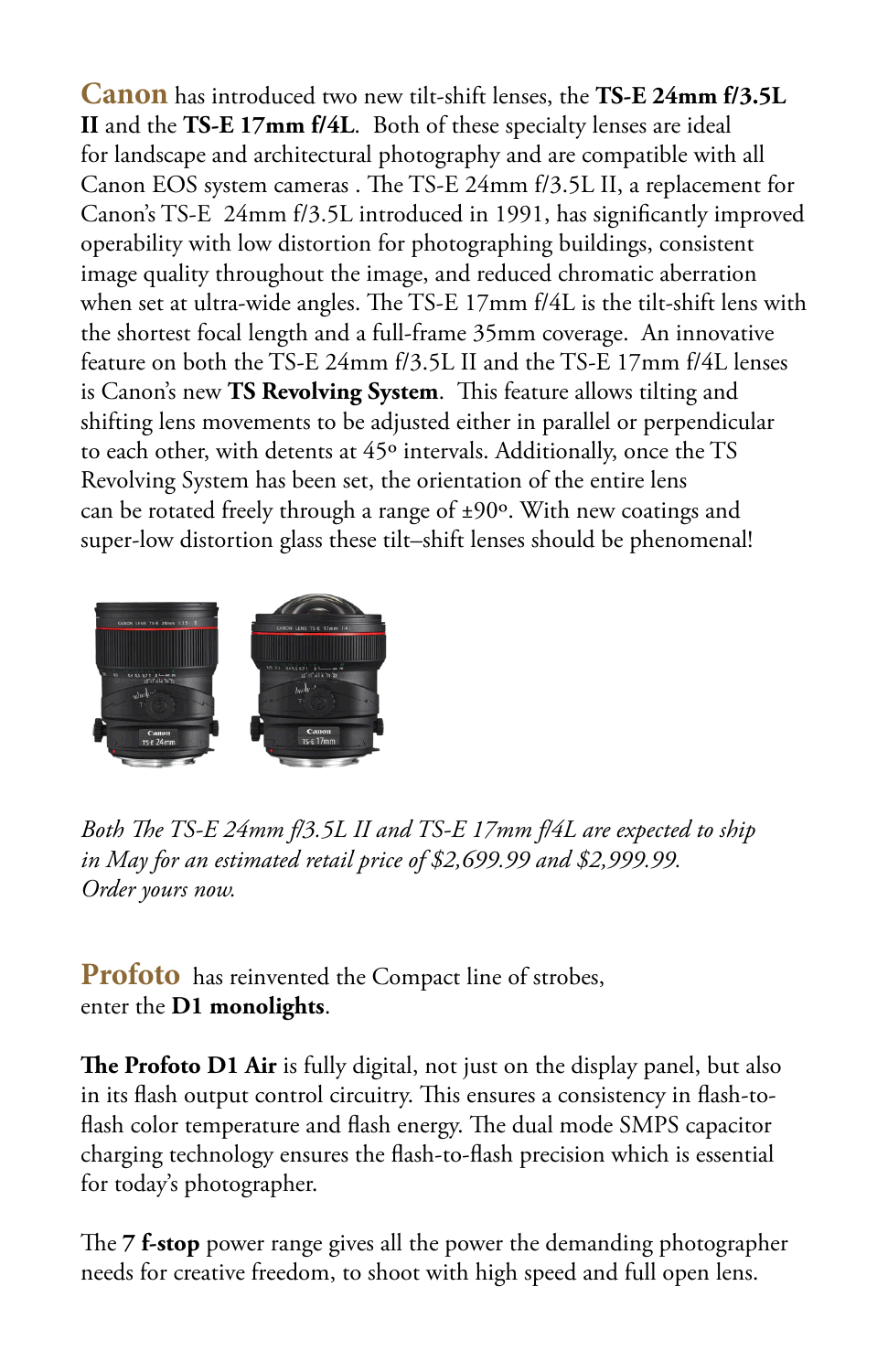Controls are easy to use. The unique built-in reflector gives you full control and minimizes stray light and is designed for use with softboxes and umbrellas with or without additional reflectors.

**Short flash duration** gives images a crisp feel and the fast recycling time means that you never have to wait for the flash. You will always get the image quality you want. All of this is in a package that offers 1/10 f-stop control, giving you the confidence that images will be exactly how you want them.

The new Profoto Air system enables you to control remotely and trigger your flash from as much as 300 meters (1000ft) and replaces the sync cable. Connect the D1 to the new Profoto Air USB, and gain full control of your entire studio flash system via wireless communication for both PC and Mac computers.

As a professional photographer, you have your own special styles and needs. Profoto's extensive **Light Shaping Tool**s system fits perfectly with the new D1 Air, enabling you to shape the light your own way to achieve the image you want.



*The Profoto D1 Air is available in 250, 500 and 1000 Ws versions.*

## *Hasselblad 32GB CF Card Compatibility Alert!* **2. DIGITIAL** *Mike*

We just received word that the **Hasselblad H3DII-50** may exhibit compatibility issues with 32GB (or larger) CompactFlash cards. This issue does not appear to be specific to any one brand of card either. While we have yet to sell a 32GB card, I nevertheless felt it important to point this out, just in case any of you were thinking of buying one!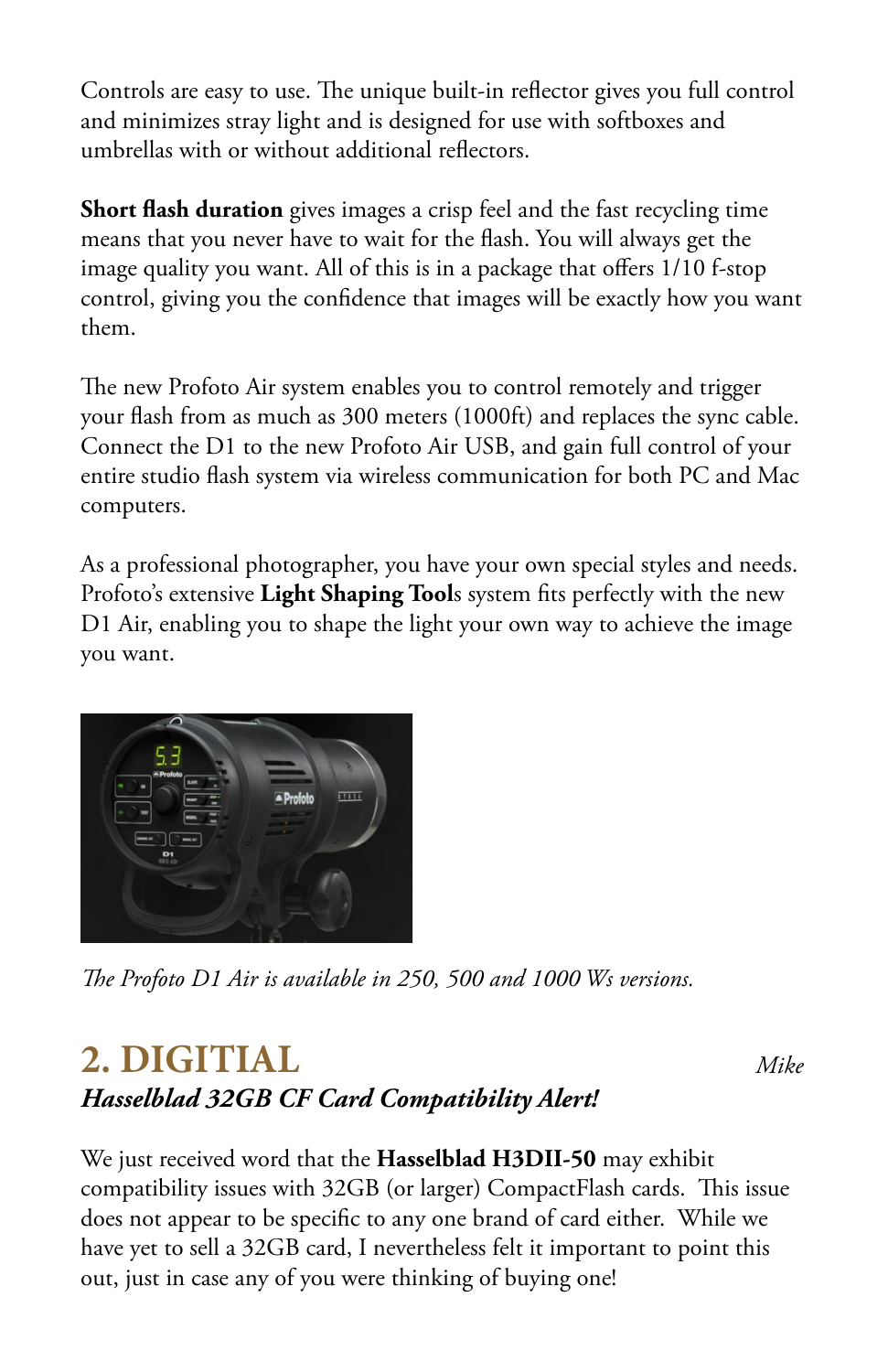### **Printers, ICC Profiles, Papers and Inks**

After covering monitor calibration in the last newsletter, I thought it logical to go over printing this time. This one will be in **Q&A** form.

#### Again, an expanded version available online here: **[www.beauphoto.com/digital/news/printing.html](http://www.beauphoto.com/digital/news/printing.html)**

Apologies for the messed up link in the last newsletter. Here is a properly working one: **[www.beauphoto.com/digital/news/matching.html](http://www.beauphoto.com/digital/news/matching.html)**

**Q:** Should I buy a dye-based printer or a pigment-based printer? **A:** Unless you love super-glossy prints, I would definitely recommend a pigment-based printer like a Canon Pro 9500, Epson Photo 2880 etc. While dye-based printers will give glossier glossy prints, pigment based printers offer much greater print longevity, compatibility with the widest range of premium inkjet papers, instant drying with no colour shift and generally more accurate ICC profiles since pigment inks differ less with different paper types as far as colour response.

**Q:** Do I need to create custom ICC calibration profiles for my printer? **A:** Generally, for pigment based printers, the manufacturer's "canned" profiles work very well. Most of the paper companies we deal with (Epson, Hahnemühle, Harmon, Ilford, Moab, Museo) will provide downloadable ICC profiles for the most popular inkjet printers. I have found that the quality and consistency of these profiles is often better with pigment based printers. That said, if you would like to "roll your own" ICC profiles, it is fairly inexpensive, compared to what it once was, to buy a good printer calibration setup. For example, Datacolor's excellent Spyder3 Print is under \$600.

#### **Q:** How do I properly use downloaded ICC profiles?

**A:** First off, you need to put the profiles in the right spot on your hard drive. Usually a download will be compressed, so once you decompress the download, you will usually need to install the ICC profiles manually. For a change, this is actually easier on Windows than on Mac OS X. Once you see the ".ICC" profile, right click on it and choose "Install Profile". That's it. In Mac OS X, you need to navigate as follows: open your **Macinotsh HD**, then open the **Library** folder, open the **ColorSync** folder and the drag and drop the profiles into the **Profiles** folder.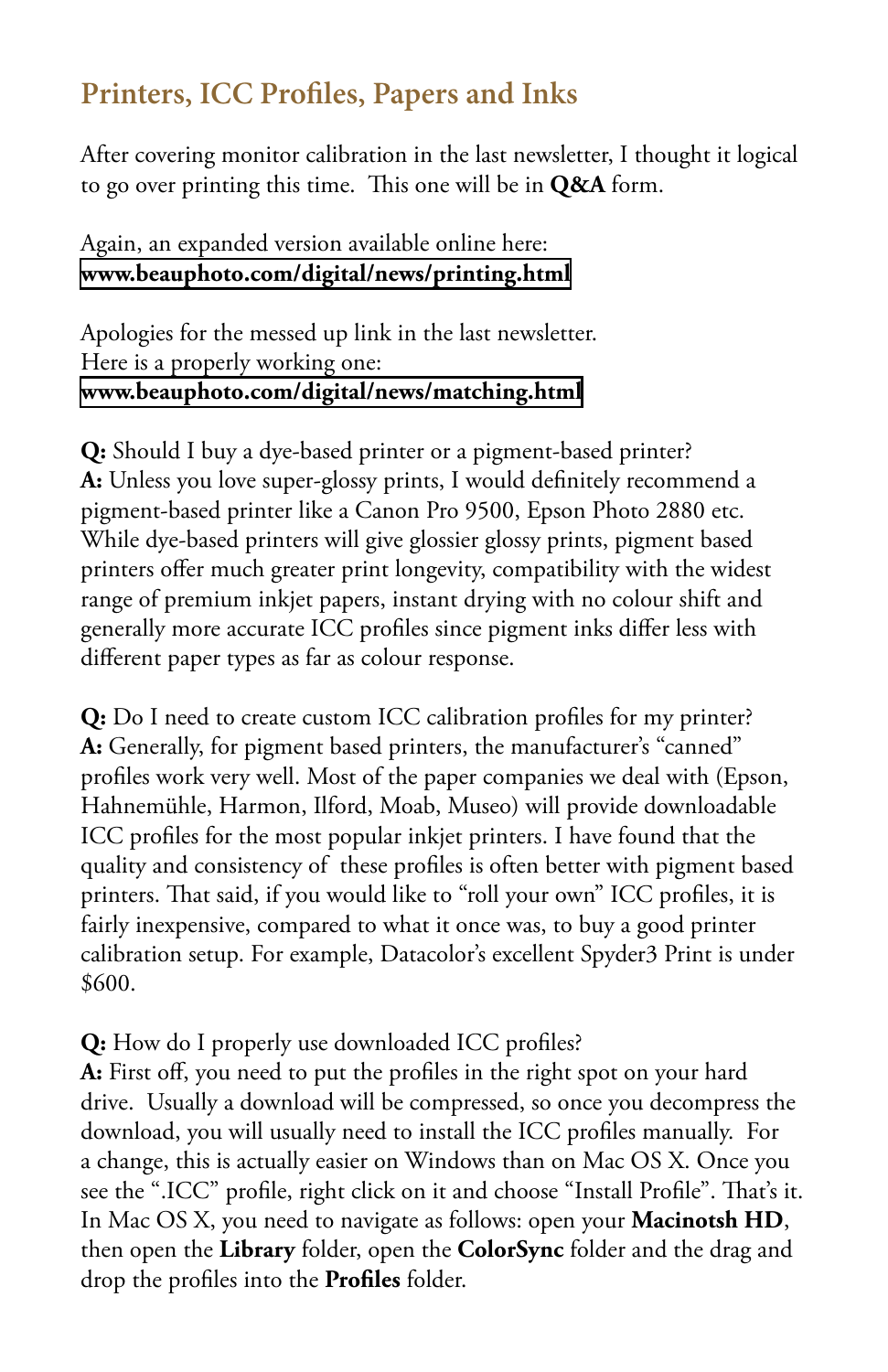If Photoshop is running, you need to quit and relaunch it, as it only scans for installed ICC profiles when it starts up. In Lightroom, you actually need to enable the profiles you want to use in the Print Module. In the Color Management section of the Print Module, you click the popup menu beside "Profile:" and choose "Other..." and then you will see a list of all the installed profiles. Select the ones you want to appear in the Lightroom Profile menu. This is much nicer than Photoshop, where often you have to wade through a huge long list of profiles to get to the one you want!

As far as rendering intent, you should use either Relative Colorimetric or Perceptual.Those are the only two choices in Lightroom but Photoshop has a few others. Different profiles may give better results with one intent versus the other. As a general rule, I've found that often Perceptual will give slighter higher contrast and Relative will give better shadow detail. You will need to test the two rendering intents out, to determine which you like better or which is better for the type of image you are printing.

In Photoshop, the colour settings are a little more involved. In the Print Preview dialog box, you need to select "Photoshop Manages Colors" on the Color Handling menu, then choose the correct profile from the Printer Profile menu (likely scrolling through a huge long list of profiles), then choose the rendering intent as described above. Lastly, make sure the "Black Point Compensation" check-box is checked. Then click "Print..." From this point onward, printing will be identical from Lightroom or Photoshop. Since Lightroom and Photoshop are by far the most common programs that photographers are using, I will not be covering any others here.

Next will be the printer specific dialog box. It is extremely important that you obtain the proper settings for the ICC profile you are using. Generally you will either get some instructions with the downloaded profile, or there might be instructions available on the paper manufacturer's website. In the print dialog, you need to select the paper type recommended for use with the ICC profile, and most importantly, you have to make sure that driver level colour management is turned off and that no colour adjustments are being made. Carefully follow the directions for the paper manufacturer's ICC profile you are using and you should get excellent results!

For the web version of this article, I will have sample screenshots showing colour management and printer driver settings for a specific ICC profile as an example. I will also cover more specifics on different printers, paper types and more.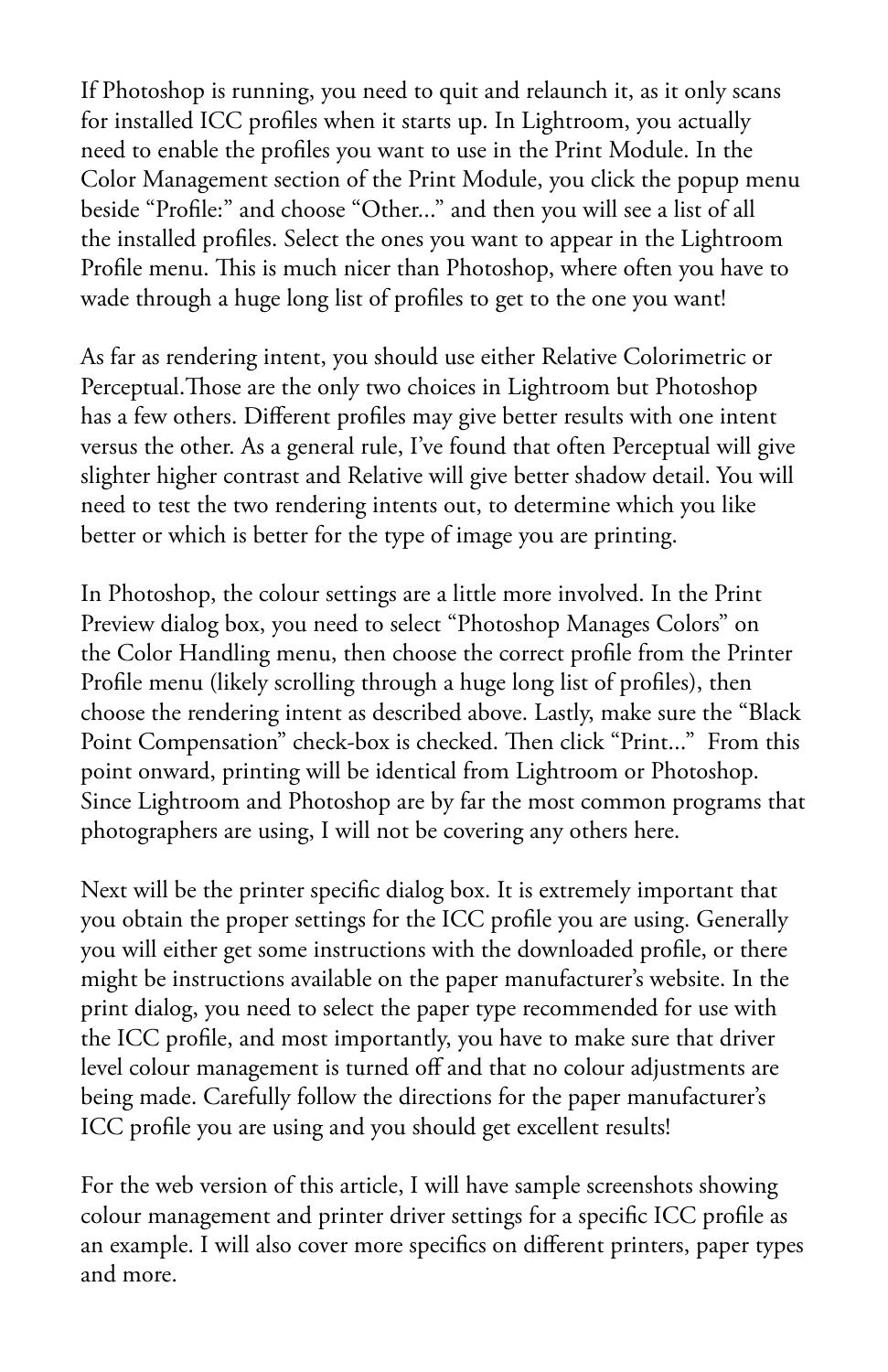## **3. SALES New! Stick & Stretch Canvas Gallery Wraps!**

*Jason*

We have an innovative new product in stock here at Beau Photo. The **Stick & Stretch** system allows you to do a 'gallery wrap' with your canvas quickly and cleanly without any special tools required. A gallery wrap is a photo printed onto canvas and then mounted on a frame with the image wrapped around the edges. This process has a very modern look and is becoming increasingly popular. The gallery wraps can be mounted unframed or they can be framed as a traditional art print.

With this system, one can print on a inkjet canvas like the Hanemühle Daguerre or paint on regular canvas and like a Medieval jailer torturing prisoners on the rack, stretch the canvas onto the stretcher bars in as little as five minutes! All in your own home! All you need are mounting brackets (sold separately), an Exacto knife and a rotary trimmer. The system is so easy to use that anyone can produce beautiful, professional gallery wraps simply by following the straightforward instructions included in the package.



*Prices TBA.*

## **4. PLASTIC CAMERAS Diana Lens+ 20mm Fisheye**

*Dennis*

This is the first interchangeable fisheye lens for a plastic camera. Designed for the Diana F and F+, the plastic lens is able to achieve a 180 wide angle view. It compacts images into a tight circle, and allows for a large depth of field, making it possible to get front to rear sharpness in a photograph. A viewfinder and plastic mounting bracket is included and could slip onto the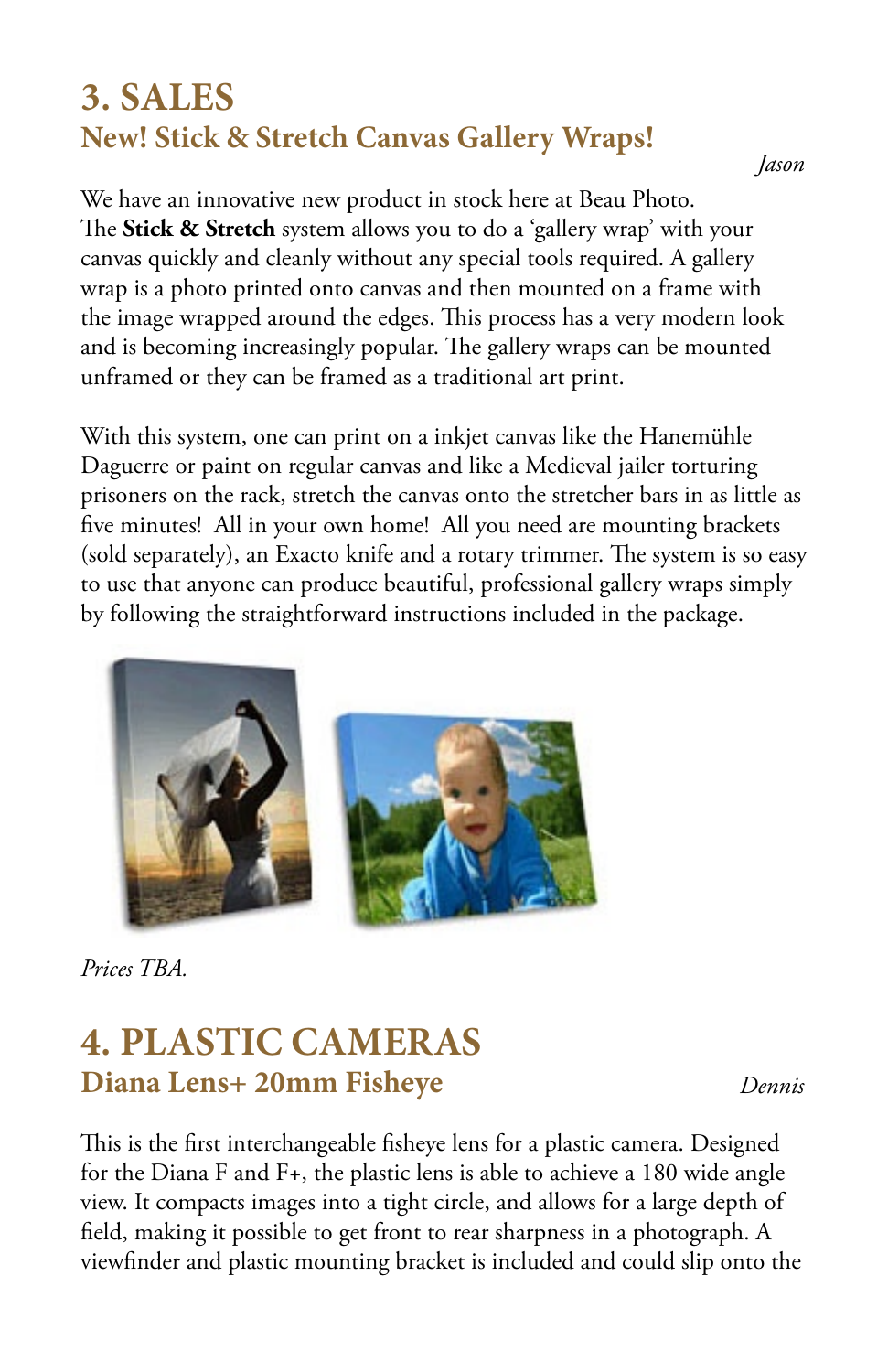Diana's top crown, so that one can get a preview of the subject. The manual nature of the Diana encourages various exposure techniques and works with the fisheye lens to create extraordinary results.





*Experiment with endless panaroma*

*Kathy*

*Available now for \$47.50*

## **5. ALTERNATIVE PROCESS**

**THE CYANOTYPE PROCESS** is one of the easiest alternative processes for a beginner to learn. It is also interesting because it has a long history of its own. Discovered in 1842 by Sir john Herschel, it was not as popular a photographic medium as the Daguerrotype and Fox Talbot's salted paper prints were. Herschel was interested in finding new ways to study light and exploring photographic processes (note: he also discovered that hyposulphite of soda - or fixer - could be used to permanently fix a silver image, we owe him big!) and discovered, with some input from Dr. Alfred Smee, that light reacting to particular salts of iron would produce an image in a lovely Prussian blue colour. More can be found about his process of discovery at Mike Ware's website at

**[www.mikeware.co.uk/mikeware/John\\_Herschel.html](http://www.mikeware.co.uk/mikeware/John_Herschel.html)**

One of the earliest and well known uses of the cyanotype was by photographer Anna Atkins. Originally trained as a botanist, Atkins used the cyanotype process to record specimens of plants and algae in what could be considered the first photographically illustrated book "British Algae: Cyanotype Impressions" in 1843. In the general photographic community of the time, and especially in Britain, cyanotype was not very popular as a medium, probably due to the strong blue colour that couldn't be toned very much, and most photographers felt that the process was only good for proofing or for scenes of ice or glaciers or other images where the blue might be appropriate for. In France and North America cyanotypes were a little more accepted, and there are some very nice images that were made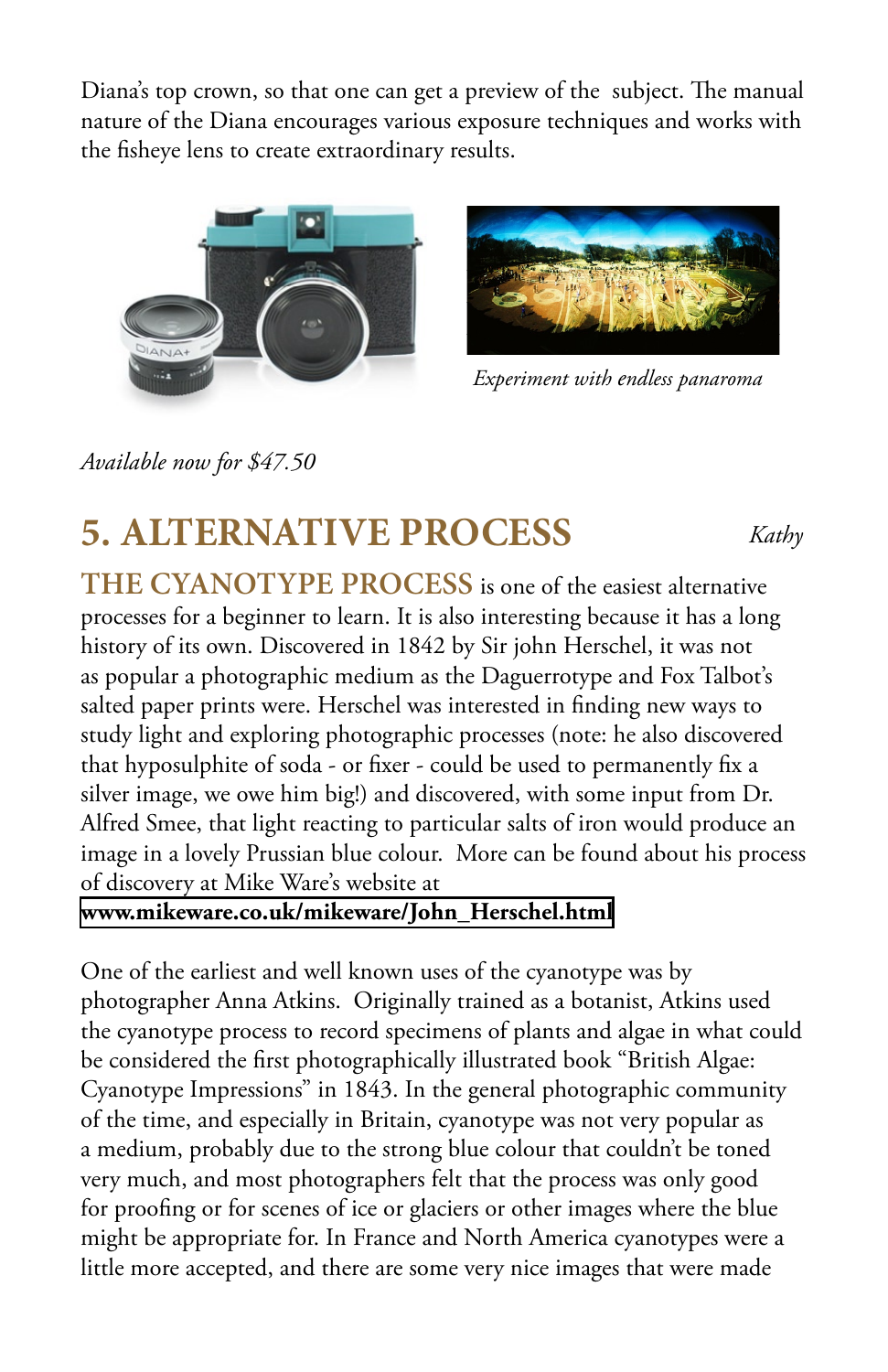by the process to see in museums and galleries. For a time, pre-coated paper could also be purchased and was used by many amateur photographers to make prints. The cyanotype became a very important process commercially as it is where the blueprint comes from. It was the cheapest and easiest way to reproduce plans and drawings, and was used right into the modern era when digital reproductions and other methods started to take over.

Today, cyanotype printing is making a comeback. The process is similar to the one Herschel published, using Potassium Ferricyanide and Ferric Ammonium Citrate which is conveniently already mixed in solution. Cyanotype is slow to react to light so they are always exposed by contact printing, and usually on a sunny day. To make a print you will need to have a negative of the size you would like the print to be, or a selection of plants, objects or drawings on transparency that you might like to combine to create an image. Mix a small amount of chemistry in equal amounts in a separate glass, plastic or ceramic dish dedicated to cyanotype. Using a foam brush or wide bristle brush with no metal on it, apply the chemistry onto a good quality watercolour paper evenly and not too heavily. There shouldn't be any puddles or soaked in spots or you will have problems later. This can be done under normal room light but the paper should be laid flat and dried in the dark. To expose your image, put your negative emulsion side down (make sure the paper is completely dry or the negative will stick to it) and clamp a piece of glass on top to hold it in tight contact. This is best if it is placed first on a board or another piece of glass, or if you have a proofing frame designed for this purpose. If you are using plant material, it can be sandwiched between glass as well, thin leaved plants usually work best. Objects can just be placed on the paper surface but be careful they don't move around during exposure. Expose in the sun for around 30 minutes, but you will have to experiment with the time as it will vary depending on the season, time of day and thickness of your negative. A properly exposed print will look quite overexposed before washing. Wash in running water for 10-20 minutes or until the yellow unexposed chemistry has been washed out. At this point, you can add a capful of Hydrogen Peroxide to the water and watch the print darken to a deep blue as it oxidizes, and be sure to give it another rinse afterward. Over time it will naturally oxidize but it's more fun to do it right away.

Cyanotype can also be coated on fabric, wood or other porous surfaces, though it works better on some surfaces than others, also keep in mind that the object will have to be washed after exposure.

Cyanotype chemistry should be treated with the same respect that you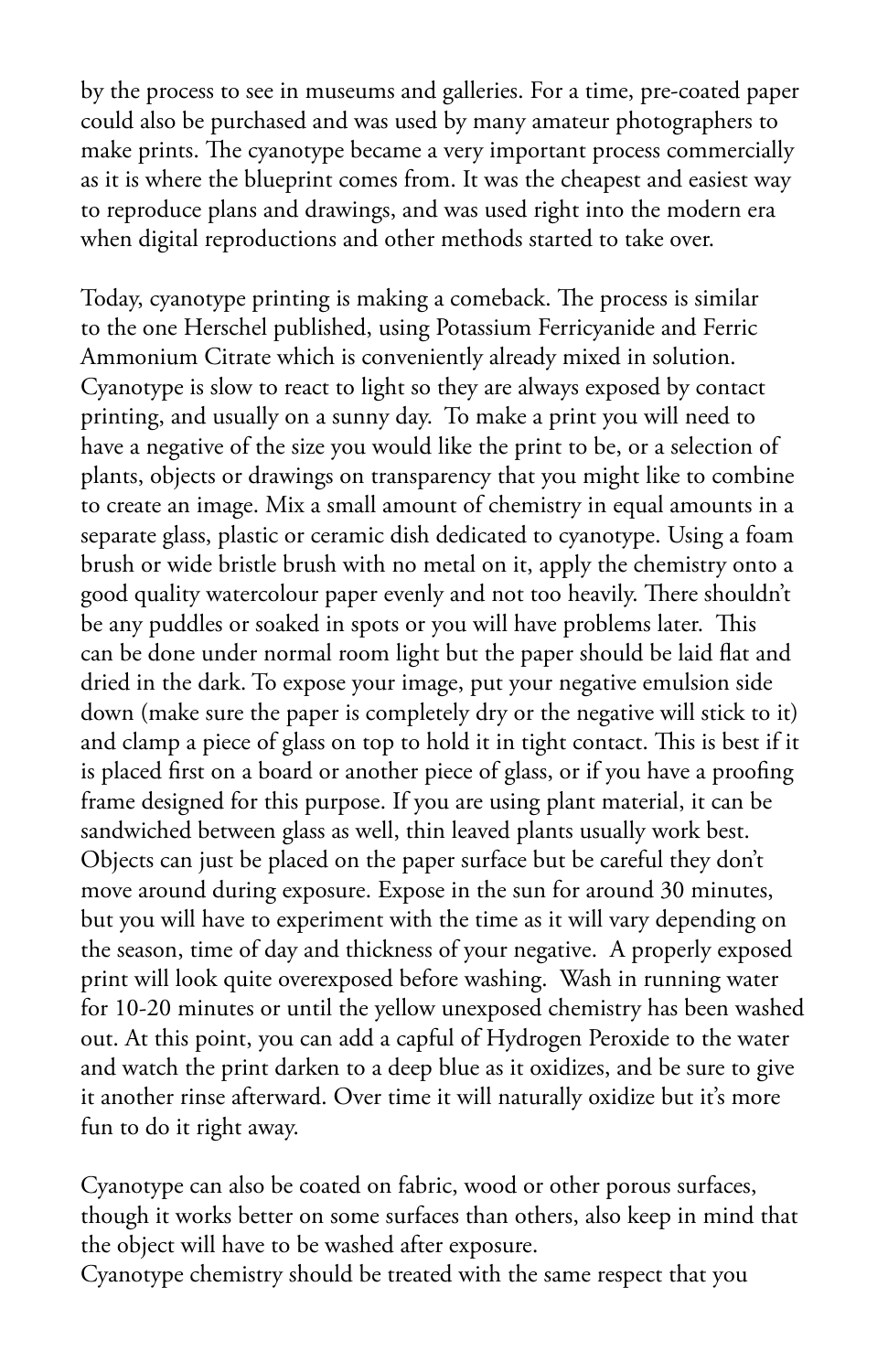would any other chemical, and until the print is washed out, you should avoid putting your fingers into the wash water. Since there is no other chemical involved in the process, it is a relatively safe way to get started with alternative processes.

#### **Get your very own Cyanotype kit at Beau Photo! Rockland Colloid**

makes an easy to use, already mixed kit. To use it, you just need to mix equal amounts of solution A with solution B in a clean glass container dedicated to cyanotype. A measuring cup works well for this. Once the two solutions are mixed together, they have very short life so just mix what you need. Store the rest in a cool place. I noticed that this kit is not very well marked at all, and once you take off the paper to open the box, there is no other labeling. Best to write on the box in big letters "cyanotype chemistry" and writing "poison, do not open" wouldn't hurt either, as it will prevent others who are unfamiliar with the chemistry from opening it. The bottles themselves should also be labelled. Solution A is Ferric Ammonium Citrate (green) and solution B is Potassium Ferricyanide. Be sure not to mix this chemistry with any other liquid, especially anything acidic. The results from this kit are quite nice. The finished blue colour is not as deep as the solutions I have mixed from raw chemistry are, but varying the paper type and coating thickness allows some adjustment, and you can produce good results. The print should look quite over-exposed before you wash it, but a lot of density will be washed off - this is normal. Feel free to give me a call if you have any questions about the kit or the process.



If you want more detailed information about the cyanotype process and its history, have a look at Mike Wares book "Cyanotype: The History, Science and Art of Photographing in Prussian Blue" published in 1999. There is also quite a lot of information online about cyanotype, more people are getting into it now and discovering its many possibilities.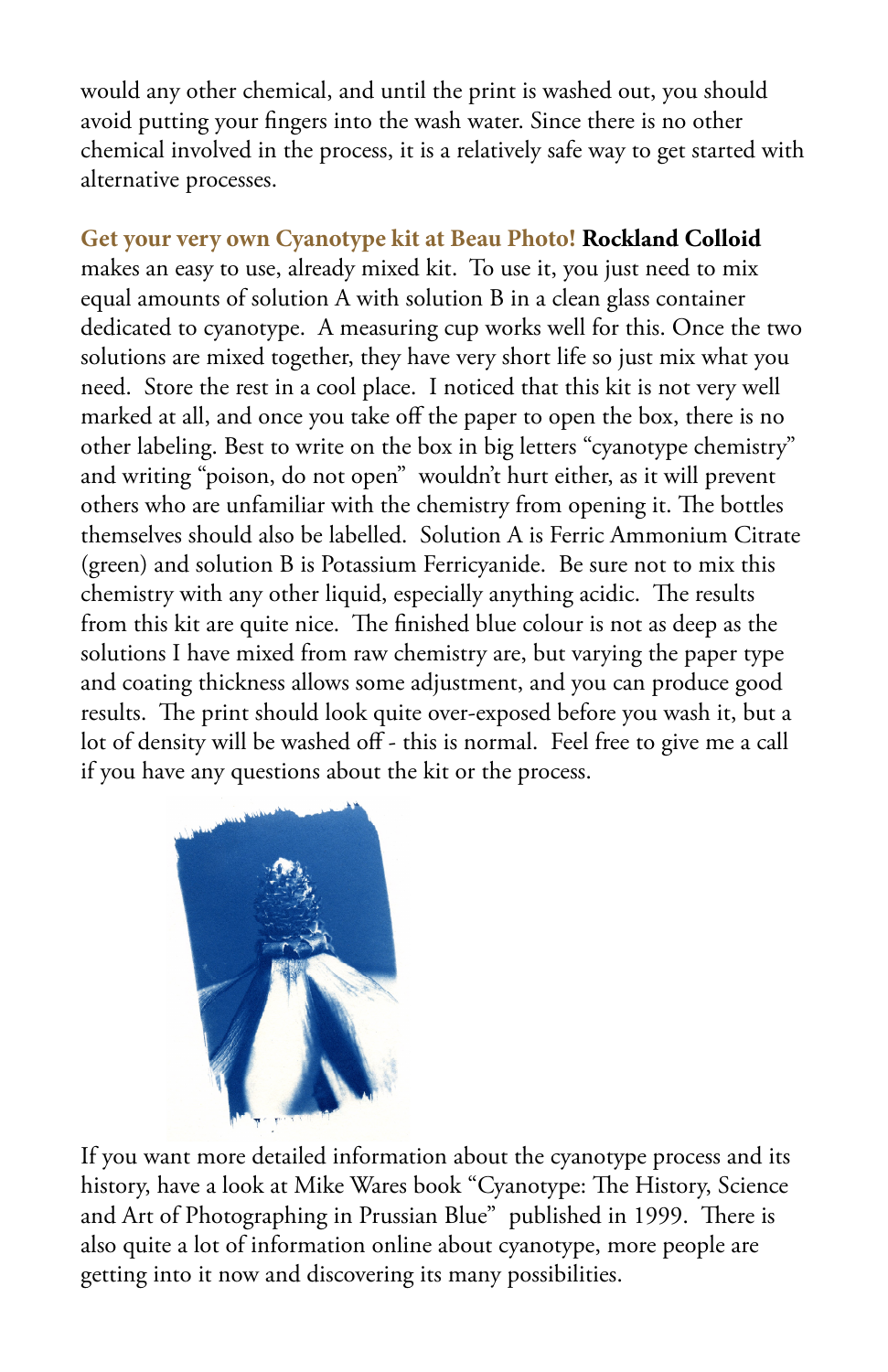## **6. RENAISSANCE ALBUMS** *Timshel*

*It's not sprung yet but it's springing!* 

The tightly wound spring of winter is almost at its breaking point in Vancouver. I can feel it. Any day now that groundhog will get his head together, make some coffee and suck it up like the rest of us. He's got to, everybody is relying on him.

Wedding season is almost upon us and the corset cut is all the rage. If the weather won't cooperate, how can we emphasize brides' slim waistlines and heaving bosoms, hmmm? Besides that, we've got to get outside! I can't speak for the rest of you, but I am more than ready to trade in my winter socks for flip flops and 5pm star gazing for those long, warm days of summer.

First things first, there is spring cleaning to do - It's out with the old and in with the new! At home that means dusting for cobwebs and airing out stinky winter boots, but here at Beau, it means clearing our shelves of idle stock. So, during the month of March (and while supplies last) **The following Renaissance albums are on sale:**

Old(er) Stock:

| Ventura 3x3's old Style Baby Pink & Baby Blue     | \$5.50   |
|---------------------------------------------------|----------|
| Hudson Black 5x7 10pg                             | \$59.50  |
| or $8x1010pg$                                     | \$75.50  |
| Park Blk 5x7 10pg                                 | \$80.50  |
| or $8x1010pg$                                     | \$96.50  |
| or $8x1015pg$                                     | \$112.50 |
| Mis-Ordered Stock:                                |          |
| Hudson Black with overlapping cover in 10x10 15pg | \$112.50 |
| or $11x14$ 15pg                                   | \$128.50 |
| Library Bound Lrg Matte Grain Blk                 |          |
| 15pg B/B w/ Square Opening                        | \$176.50 |
| *Library Bound Lrg Distressed Brown Poly          |          |
| 12pg B/B w/ Square Opening                        | \$165.50 |
| *Library Bound Lrg Blk Luxsuede                   |          |
| 18pg B/S w/ Square Opening                        | \$188.50 |
|                                                   |          |